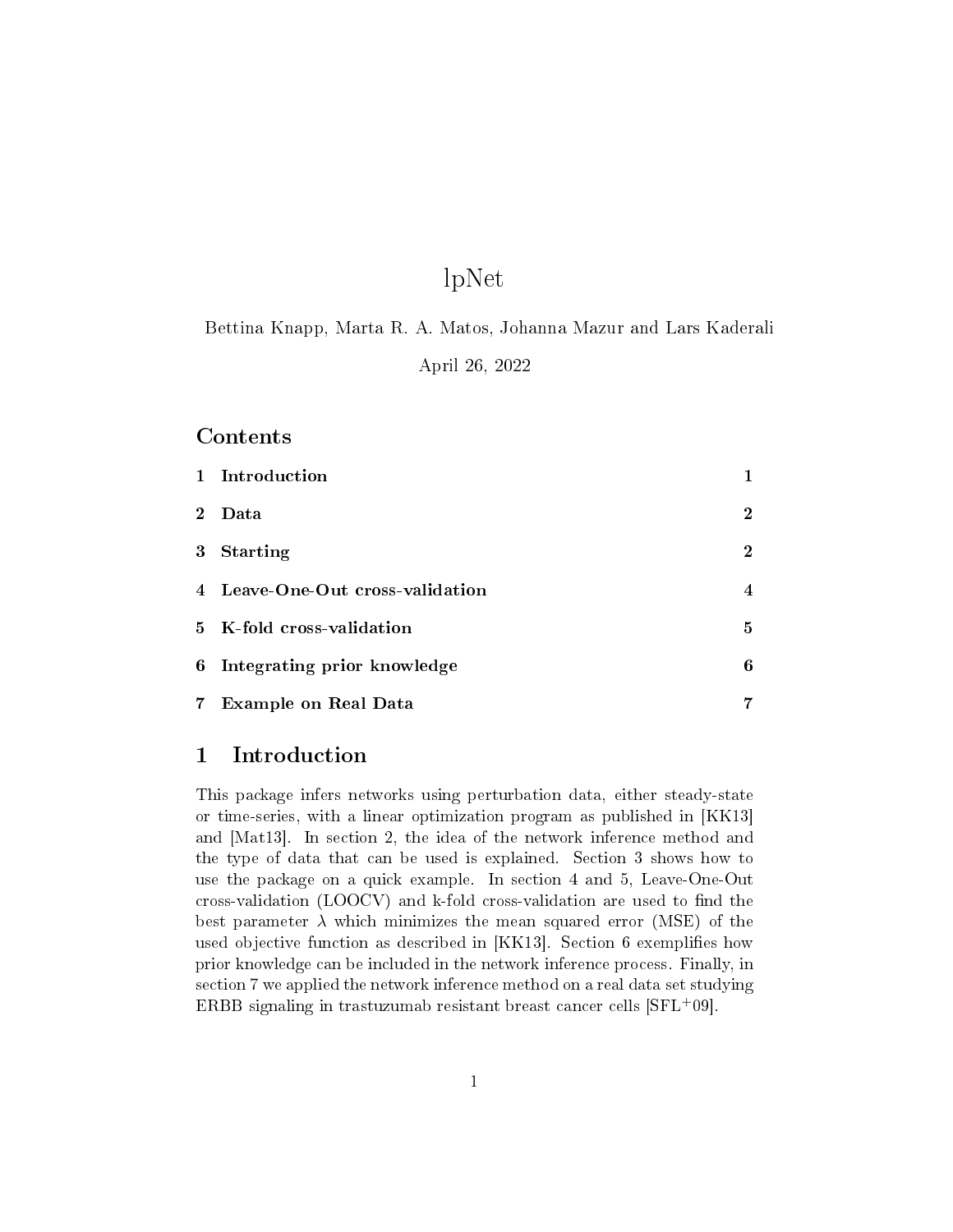# 2 Data

The method proposed in this package aims at reconstructing intracellular signal transduction networks from perturbation data, either steady-state or time-series. We consider signal transduction as an information flow through a network where nodes represent genes (or proteins) and edges represent the continuous strengths of interactions between the nodes (genes or proteins). By using experimental interventions the flow in the network can be perturbed and this leads to a problem which is an inverse to the well-known maximum-flow / minimum cut problem in graph theory. The flow through the network is perturbed by different cuts and the measured effect can be used to reconstruct the underlying graph. We formulate this problem as a linear program which can be solved efficiently using the simplex algorithm.

The perturbation experiments can be performed for example using RNA interference (RNAi) which allows to specifically silence one or several genes at the same time. To quantify the effect of a perturbation on the remaining genes, for instance, flow cytometry or gene expression measurements  $[SPP<sup>+</sup>05, SFL<sup>+</sup>09]$  can be used.

# 3 Starting

This section shows a first small example to infer signaling networks from perturbation data using the linear programming (LP) approach. First load the lpNet package.

#### > library("lpNet")

Then, define details about the perturbation data which is used for the network inference. When using steady-state data, define the number of genes and the number of perturbation experiments which are given. Thereafter, we define a random observation matrix and define threshold  $\delta_i$  as the mean of the observations of each gene  $i \in \{1, \ldots, n\}$ . Although here we define a  $\delta$  value per gene, these values can also be defined for each gene and perturbation experiment, for each gene and time-point, etc.

```
> n <- 5 # number of genes
> K <- 7 # number of perturbation experiments
> obs <- matrix(rnorm(n*K), nrow=n, ncol=K)
> delta <- apply(obs, 1, mean)
> delta_type <- "perGene"
```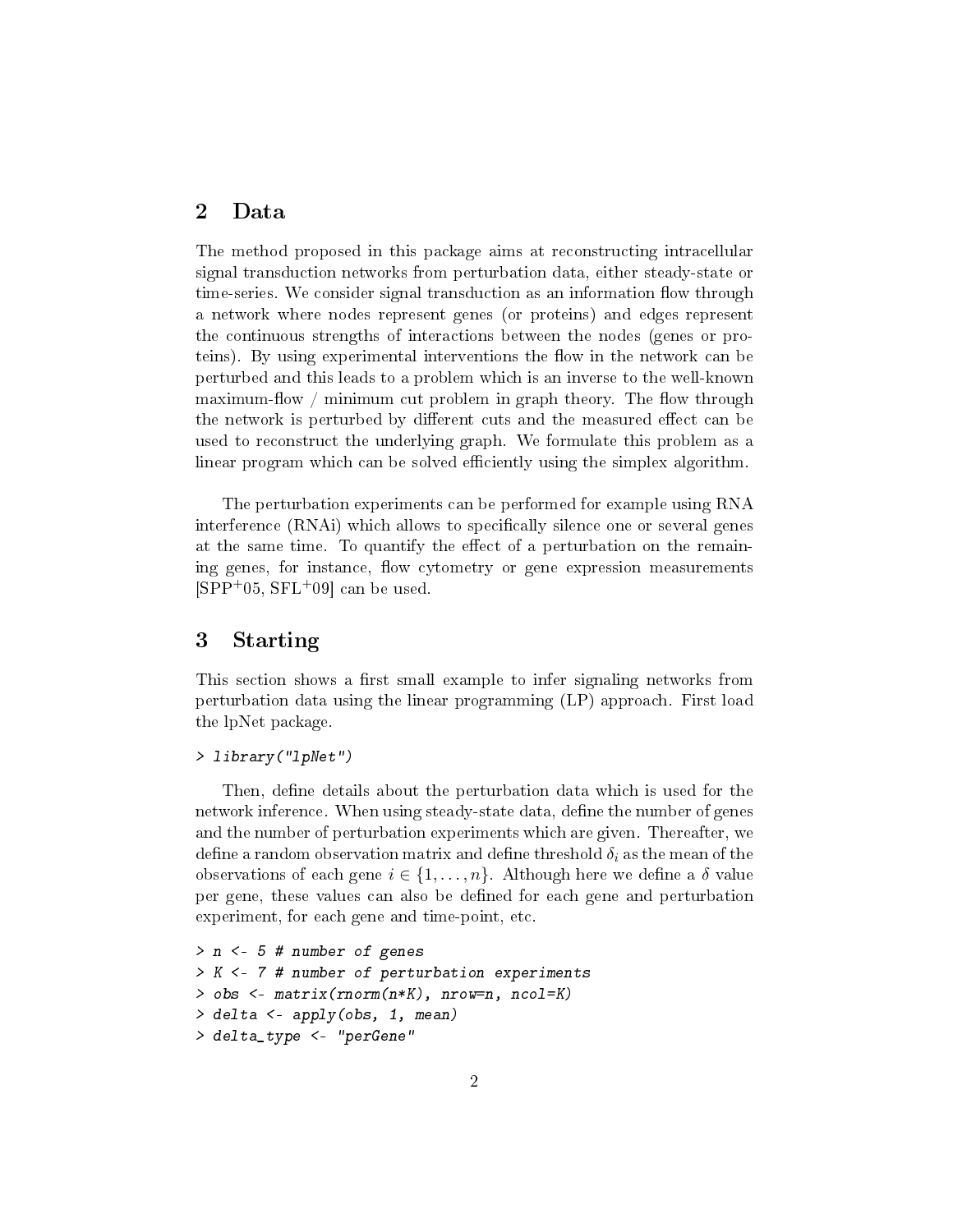```
> # perturbation vector (0 if gene inactivated and 1 otherwise)
> b < -c(0,1,1,1,1, # perturbation exp1
+ 1,0,1,1,1, # perturbation exp2
+ 1,1,0,1,1, # perturbation exp3...
+ 1, 1, 1, 0, 1,
+ 1, 1, 1, 1, 0,
+ 1,0,0,1,1,
+ 1, 1, 1, 1, 1)
```
Using this, the network can be inferred with the LP method for a specific penalty parameter  $\lambda$  with the function "doILP". To convert the result of the "doILP" function into an adjacency matrix use "getAdja".

```
> res1 <- doILP(obs, delta, lambda=1, b, n, K, T_=NULL,
+ annot=getEdgeAnnot(n), delta_type)
> adja1 <- getAdja(res1, n)
```
If the inferred network is assumed to have activating edges only, this can be used during the network reconstruction.

```
> res2 <- doILP(obs, delta, lambda=1, b, n, K, T_=NULL,
+ annot=getEdgeAnnot(n,allpos=TRUE), delta_type,
              all.pos=TRUE)
> adja2 <- getAdja(res2,n)
```
If using time-series data, the number of time points in the data needs to be defined, and the observation matrix becomes a 3-dimensional array, where the third dimension represents time-points:

```
> T_ <- 4 # number of time points
> obs_ts \leq array(rnorm(n*K*T_), c(n,K,T_))
```
Besides, flag time series needs to be set to TRUE when executing doILP:

```
> res1 <- doILP(obs_ts, delta, lambda=1, b, n, K, T_,
+ annot=getEdgeAnnot(n), delta_type,
              flag_time_series=TRUE)
> adja1 <- getAdja(res1, n)
```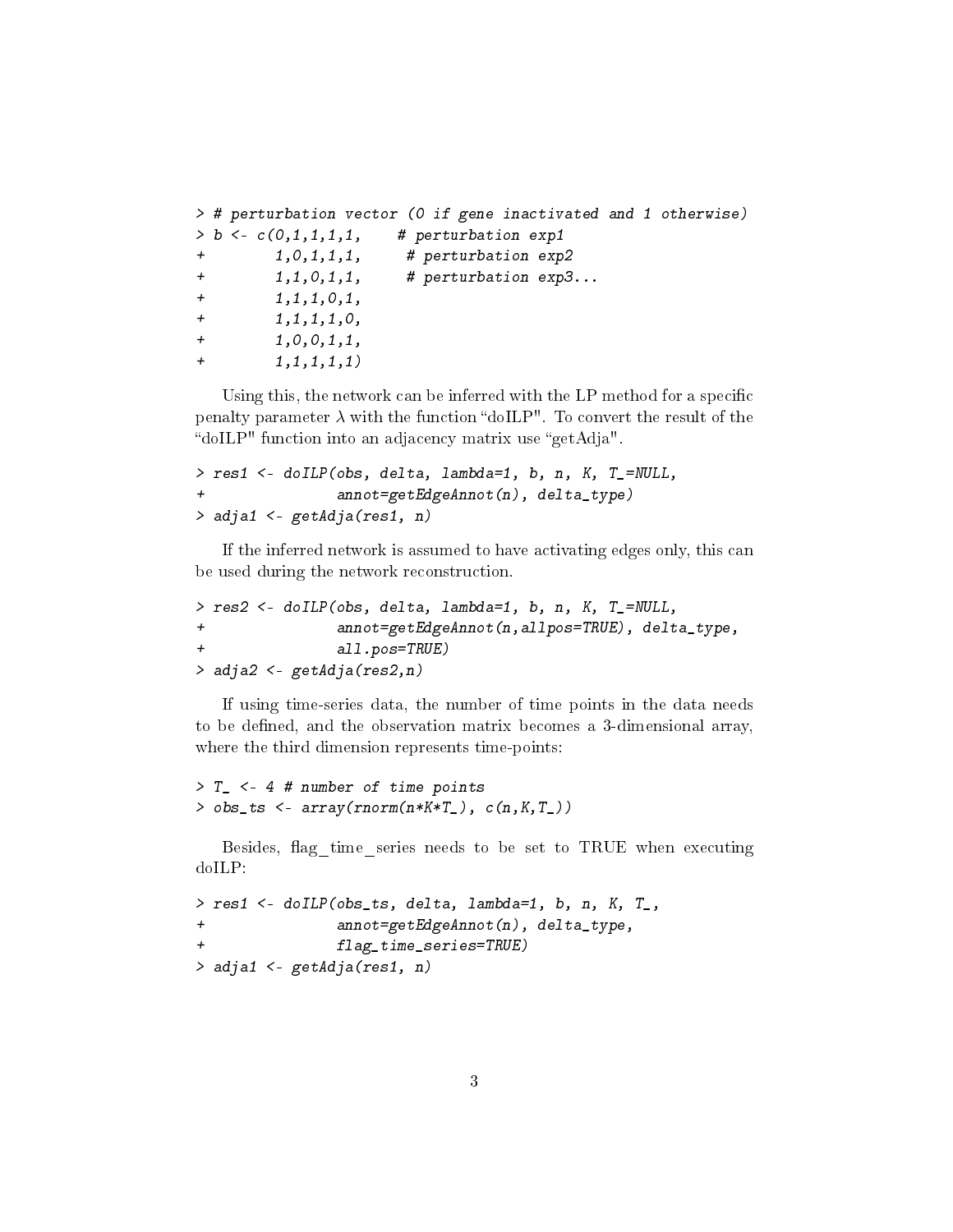#### 4 Leave-One-Out cross-validation

If the penalty parameter  $\lambda$  is not given, it can be determined using a stratified LOOCV of the data. First, the parameters (mean and standard deviation) for the two Gaussian distributions representing activation and deactivation have to be defined. Also, these parameters values can be different for each gene, gene + perturbation experiment, gene + time point, etc.

```
> active_mu <- 1.1
> inactive mu <- 0.9
> active_sd <- inactive_sd <- 0.01
> mu_type <- "single"
```
These parameters are used in each step of the LOOCV to compute the MSE. For this, the learned network (of the respective step) is used to predict if the removed observation is supposed to be in active or inactive state and thus, is sampled from the normal distribution of activated or inactivated genes, respectively.

```
> times <- 5 # number of times the removed observation is sampled
> annot_node \leq- seq(1,n) # annotation of the nodes
> loocv_res <- loocv(kfold=NULL, times, obs, delta, lambda=1,
+ b, n, K, T_=NULL, annot=getEdgeAnnot(n),
+ annot_node, active_mu, active_sd,
+ inactive_mu, inactive_sd, mu_type,
                  delta_type)
> loocv_res$MSE
```
The "loocv" function results in a list giving the MSE and the edge weights learned in each LOOCV step. The weights are finally summarized to compute an adjacency matrix.

> adja\_loocv <- getSampleAdjaMAD(loocv\_res\$edges\_all, n, + annot\_node)

If the MSE is computed for several values of  $\lambda$ , the minimal MSE determines the best  $\lambda$ . To restrict the range of possible lambda the function calcRangeLambda" can be used.

```
> lambda <- calcRangeLambda(obs, delta, delta_type)
> MSE <- Inf
> for (lamd in lambda) {
   loocv_res <- loocv(kfold=NULL, times, obs, delta, lambda=lamd,
```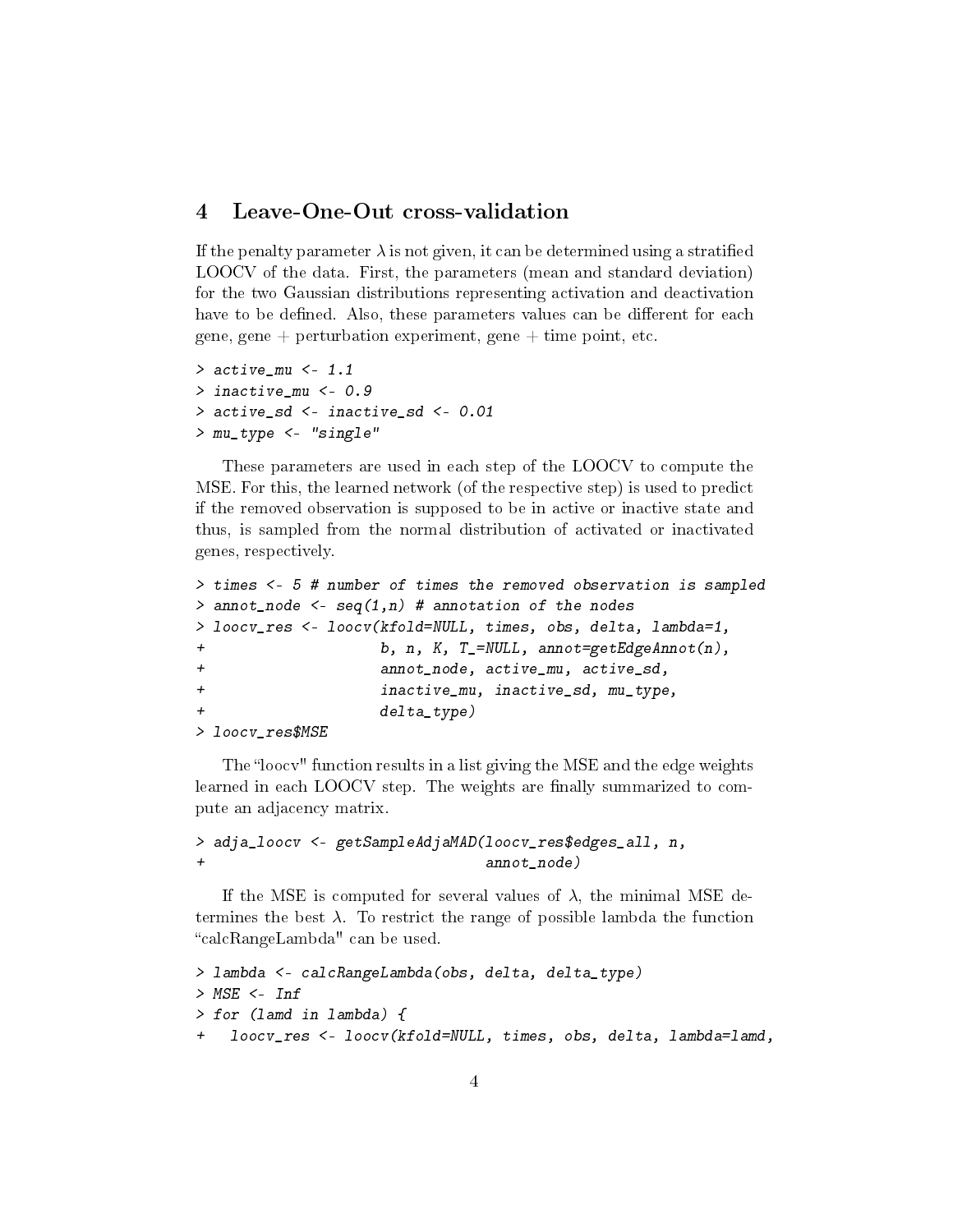```
+ b, n, K, T_=NULL, annot=getEdgeAnnot(n),
+ annot_node, active_mu, active_sd,
+ inactive_mu, inactive_sd, mu_type,
+ delta_type)
+ if (loocv_res$MSE < MSE) {
+ MSE <- loocv_res$MSE
+ edges_all <- loocv_res$edges_all
+ bestLambda <- lamd
+ }
+ }
> adja_bestLambda <- getSampleAdjaMAD(edges_all, n, annot_node)
```
If using time-series data, only the flag time series needs to be set to TRUE when executing loocv and calcRangeLambda.

# 5 K-fold cross-validation

Instead of using LOOCV a k-fold cross-validation can be used to compute the  $\lambda$  which minimizes the MSE.

```
> kfold < -5> MSE <- Inf
> for (lamd in lambda) {
+ kcv_res <- kfoldCV(kfold, times, obs, delta, lambda=lamd,
+ b, n, K, T_=NULL, annot=getEdgeAnnot(n),
+ annot_node, active_mu, active_sd,
+ inactive_mu, inactive_sd, mu_type,
+ delta_type)
+ if (kcv_res$MSE < MSE) {
+ MSE <- kcv_res$MSE
+ edges_all <- kcv_res$edges_all
+ bestLambda <- lamd
+ }
+ }
> adja_bestLambda <- getSampleAdjaMAD(edges_all, n, annot_node)
```
If using time-series data, only the flag time series needs to be set to TRUE when executing kfoldCV.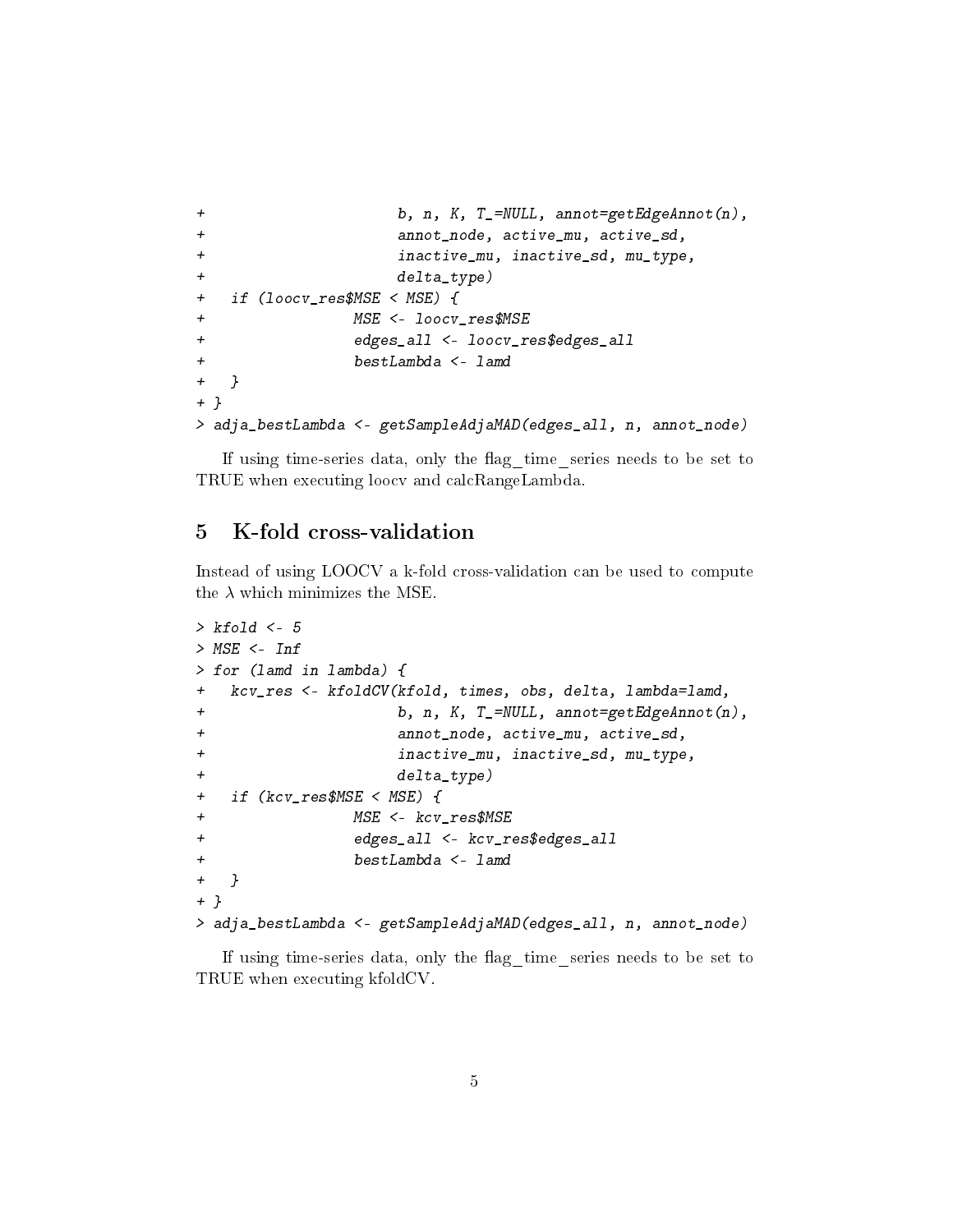# 6 Integrating prior knowledge

For the integration of prior knowledge, such as the information of source and sink nodes, this can be used in the LP network inference approach by setting the corresponding parameters.

```
> res3 <- doILP(obs, delta, lambda=1, b, n, K, T_=NULL,
+ annot=getEdgeAnnot(n), delta_type,
               sourceNode=1, sinkNode=5)
> adja3 <- getAdja(res3,n)
```
Similary, additional constraints defining prior knowledge on individual edges can be formulated and added as a list to the "doILP" function. The prior of each individual edge consists of a vector of four elements with the first element being the annotation of the edge (see function "getEdgeAnnot") and the second being the coefficient of the objective function. The third, respectively the fourth elements correspond to the direction, respectively the right-hand side of the constraint. For example, assume that we know that the edge weight between node 1 and node 2  $(w_{12}^+)$  is greater than 1, it is defined as follows:

```
> prior <- list(c("w+_1_2", 1, ">", 1))
> res4 <- doILP(obs,delta, lambda=1, b, n, K, T_=NULL,
+ annot=getEdgeAnnot(n), delta_type,
              prior=prior)
> adja4 <- getAdja(res4, n)
```
The prior knowledge can be extracted from databases such as KEGG or Reactome. Using, for example, the "KEGGgraph" package [ZW09] in combination with lpNet allows to import already known activations or deactivations between two genes. Thus, this information can be used to define the positive  $(w^{+})$  or the negative weight  $(w^{-})$  of the corresponding edges to be bigger than 1 in the prior constraints of the LP method.

If there is additionally a condence score given for the edge, this can be taken into account by dening the second element in the prior knowledge list accordingly. Assuming that the edge between node 1 and node 2 has a confidence score of 0.9, this translates into:

```
> prior <- list(c("w+_1_2", 1/0.9, ">", 1))
> res5 <- doILP(obs, delta, lambda=1, b, n, K, T_=NULL,
+ annot=getEdgeAnnot(n), delta_type,
              prior=prior)
> adja5 <- getAdja(res5, n)
```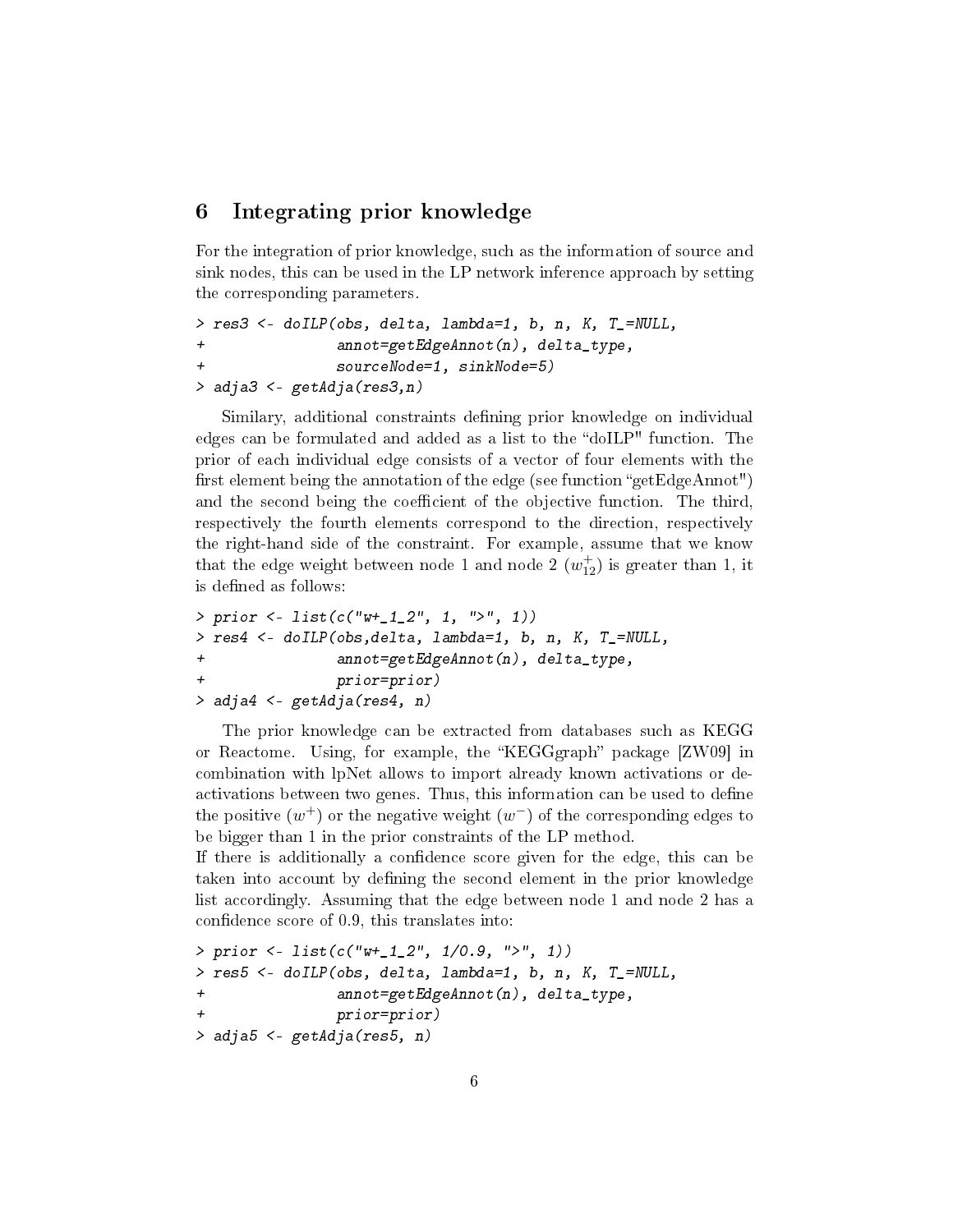Considering a small example based on KEGG where we 1) load a network from KEGG, 2) include non-null edges as prior knowledge, and 3) solve the LP problem:

```
> library("KEGGgraph")
> toyKGML <- system.file("extdata/kgml-ed-toy.xml", package="KEGGgraph")
> toyGraph <- parseKGML2Graph(toyKGML, genesOnly=FALSE)
> adja <- as(toyGraph,"matrix")
> entries <- which(adja!=0, arr.ind=TRUE)
> ### use apply to set the prior from a given adjacency matrix
> myFun <- function(el, sign, confidence, rhs) {
+ prior <- c(sprintf("w+_%s_%s", el[[1]][1], el[[1]][2],
+ adja[el[[1]][1],el[[1]][2]]), confidence, sign, rhs)
+ }
> prior <- lapply(apply(entries,1,list), myFun, ">", 1, 1)
> res5 <- doILP(obs, delta, lambda=1, b, n, K, T_=NULL,
+ annot=getEdgeAnnot(n), delta_type,
               prior=prior)
> adja5 <- getAdja(res5, n)
```
# 7 Example on Real Data

In the following we use data from the "nem" package which consists of combinatorial knockdowns in the ERBB signaling pathway [SFL+09, FMT+]. Given are 17 experiments of 16 proteins in the ERBB signaling pathway of trastuzumab resistant breast cancer cells. The experiments include 13 single knockdowns, 3 double knockdowns and one experiment without any perturbation. After the knockdowns, Reverse Phase Protein Array (RPPA) measurments were performed for ten signaling intermediates before and after EGF stimulation. For each experiment, four technical and three biological replicates are given. First, we load the data and preprocess it. For this, we separate it into unstimulated (time=0) and stimulated (time=1) experiments and summarize the different replicate measurements of each experiment by taking the mean.

```
> data("SahinRNAi2008")
> dataStim <- dat.normalized[dat.normalized[ ,17] == 1,-17]
> dataUnstim <- dat.normalized[dat.normalized[ ,17] == 0,-17]
> # summarize replicates; transpose: rows=genes, cols=experiments
> dataSt <- t(summarizeRepl(dataStim, type=mean))
> dataUnst <- t(summarizeRepl(dataUnstim, type=mean))
```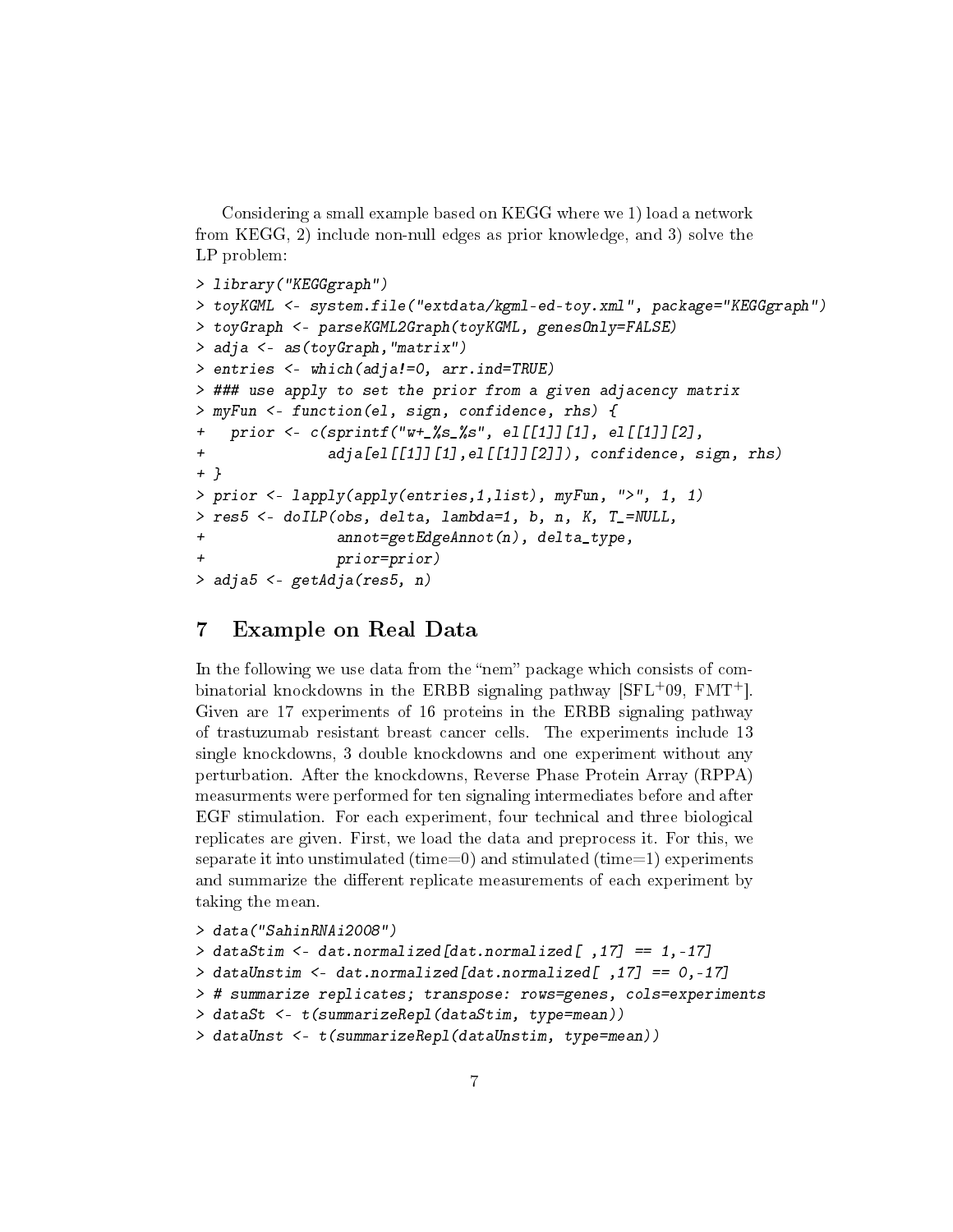Next, the parameters which are needed for the network inference need to be defined. The perturbation vector describes the given knockdown experiments.

```
> n <- 16 # number of genes
> K <- 16 # number of experiments
> annot <- getEdgeAnnot(n)
> # perturbation vector; kd of:
> b < -c(0, rep(1, 15), # erbb1
+ 0,0,rep(1,14), # erbb1 & 2
+ 0,rep(1,14),0, # erbb1 & 3
+ 1,0,rep(1,13),0, # erbb2 & 3
+ rep(1,10),0,1,1,1,1,1, # IGFR
+ rep(1,11),0,1,1,1,1, # ERalpha
+ rep(1,12),0,1,1,1, # MYC
+ rep(1,7),0,rep(1,8), # AKT1
+ rep(1,8),0,rep(1,7), # MEK1
+ rep(1,5),0,rep(1,10), # CDK2
+ rep(1,6),0,rep(1,9), # CDK4
+ rep(1,13),0,1,1, # CDK6
+ 1,1,0,rep(1,13), # p21
+ 1,1,1,0,rep(1,12), # p27
+ rep(1,4),0,rep(1,11), # Cyclin D1
+ rep(1,14),0,1) # Cyclin E1
```
For the computation of the parameters  $\delta_i,$  we use the unstimulated data of the MOCK control (experiment without any perturbation). For four proteins no measurements are given, and no  $\delta$  can be computed from the MOCK control. Here, we use the average of all measurements of MOCK in the unstimulated setting.

```
> delta <- as.double(dataUnst[ ,1])
> delta[11:16] <- mean(dataUnst[ ,1], na.rm=T)
```
We infer the network using the LP method with source nodes ERBB1, ERBB2 and ERBB3, and sink node pRB1. The parameter  $\lambda = 1.83$  has been identified using LOOCV (not shown due to run time reasons) to be the one with minimum MSE.

```
> resERBB <- doILP(dataSt[ ,-1], delta, lambda=1.83,
+ b, n, K, T_=NULL, annot,
+ delta_type, all.pos=FALSE,
```